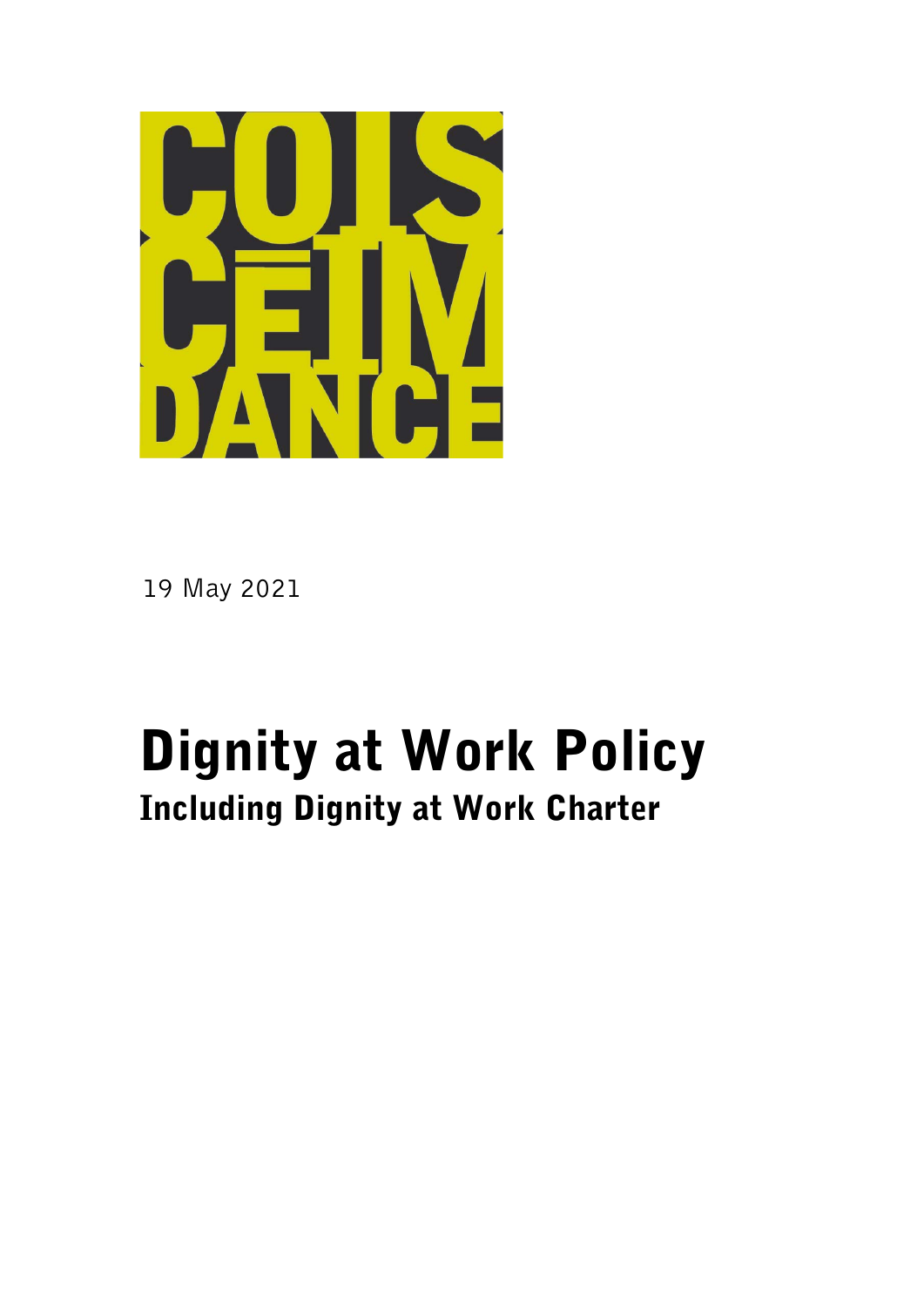## **Contents**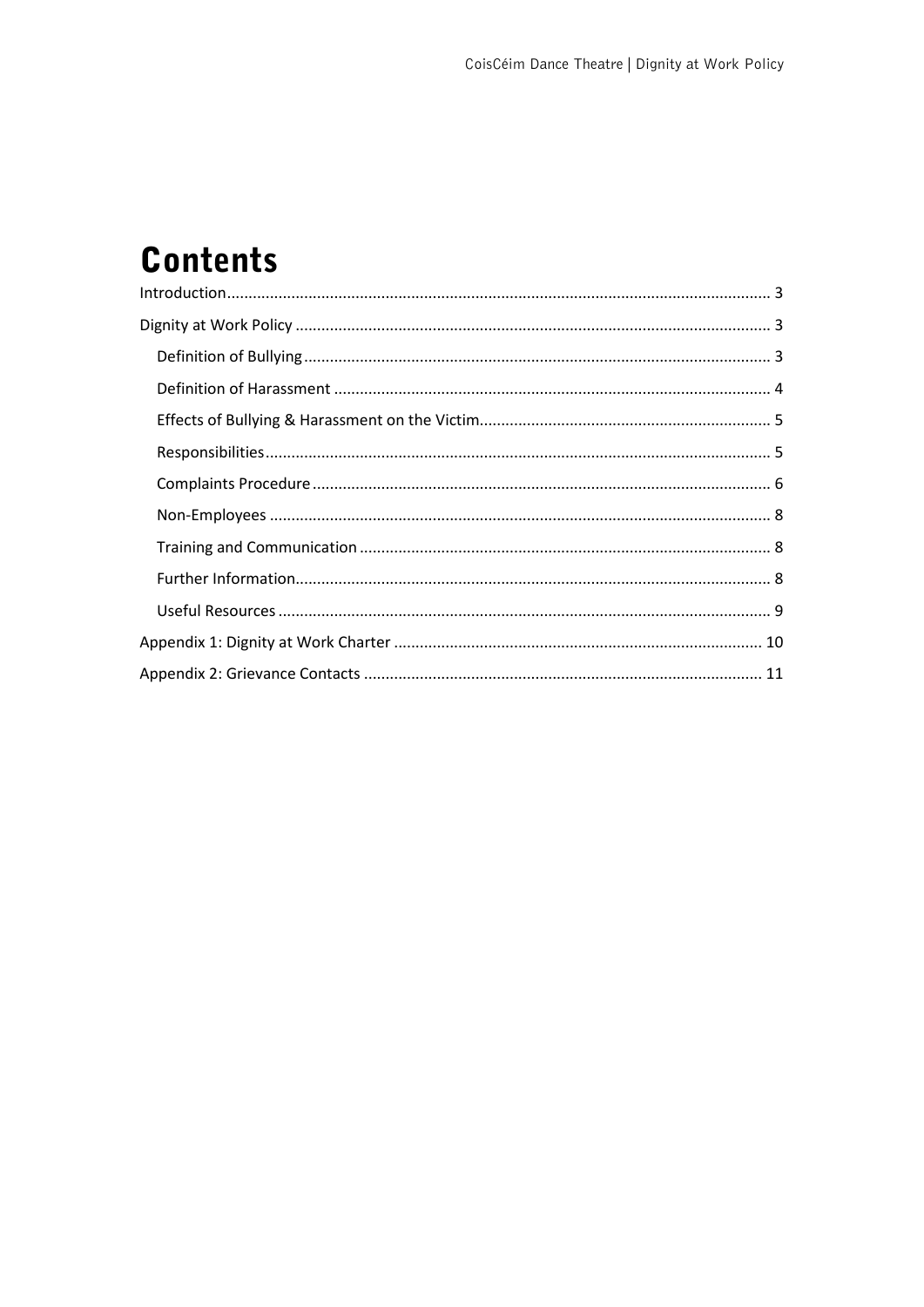## <span id="page-2-0"></span>Introduction

CoisCéim Dance Theatre is dedicated to providing a safe and stable working environment. We are committed to promoting respect and dignity in our workplace. CoisCéim is fully committed to the principles espoused in our **Dignity at Work Charter (Appendix 1)**, which is displayed in the workplace.

All employees are entitled to:

- a workplace free from bullying, intimidation, harassment or victimisation
- be treated with dignity, respect and courtesy
- experience no form of unlawful discrimination
- be valued for their skills and abilities

All staff members are responsible for ensuring that they behave in an appropriate manner, showing respect for those working alongside or engaged with CoisCéim. We do not tolerate any harmful or unsafe act toward any of our employees or partners. Allegations of any such act will be taken very seriously and will be dealt with according to procedures outlined in this policy. Any employee who experiences bullying, harassment or sexual harassment will be fully supported by CoisCéim in bringing such unacceptable behaviour to a close.

## <span id="page-2-1"></span>Dignity at Work Policy

The policy applies to employees both in the workplace, on tour and at work associated events such as meetings, conferences and work related social events, whether on the premises or off site.

The policy applies to bullying/harassment not only by fellow employees but also by a client, customer or other business contact to which an employee might reasonably expect to come into contact with in the course of their employment.

## <span id="page-2-2"></span>Definition of Bullying

"Workplace bullying is repeated inappropriate behaviour, direct or indirect, whether verbal, physical or otherwise, conducted by one or more persons against another or others, at the place of work and/or in the course of employment which could reasonably be regarded as undermining the individual's right to dignity at work. An isolated incident of the behaviour described in this definition may be an affront to dignity at work but as a once off incident is not considered to be bullying."

The bullying can include conduct offensive to a reasonable person, e.g. oral or written slurs, physical contact, gestures, jokes, displaying pictures, flags/emblems, graffiti or other material which state/imply prejudicial attitudes which are offensive to fellow employees.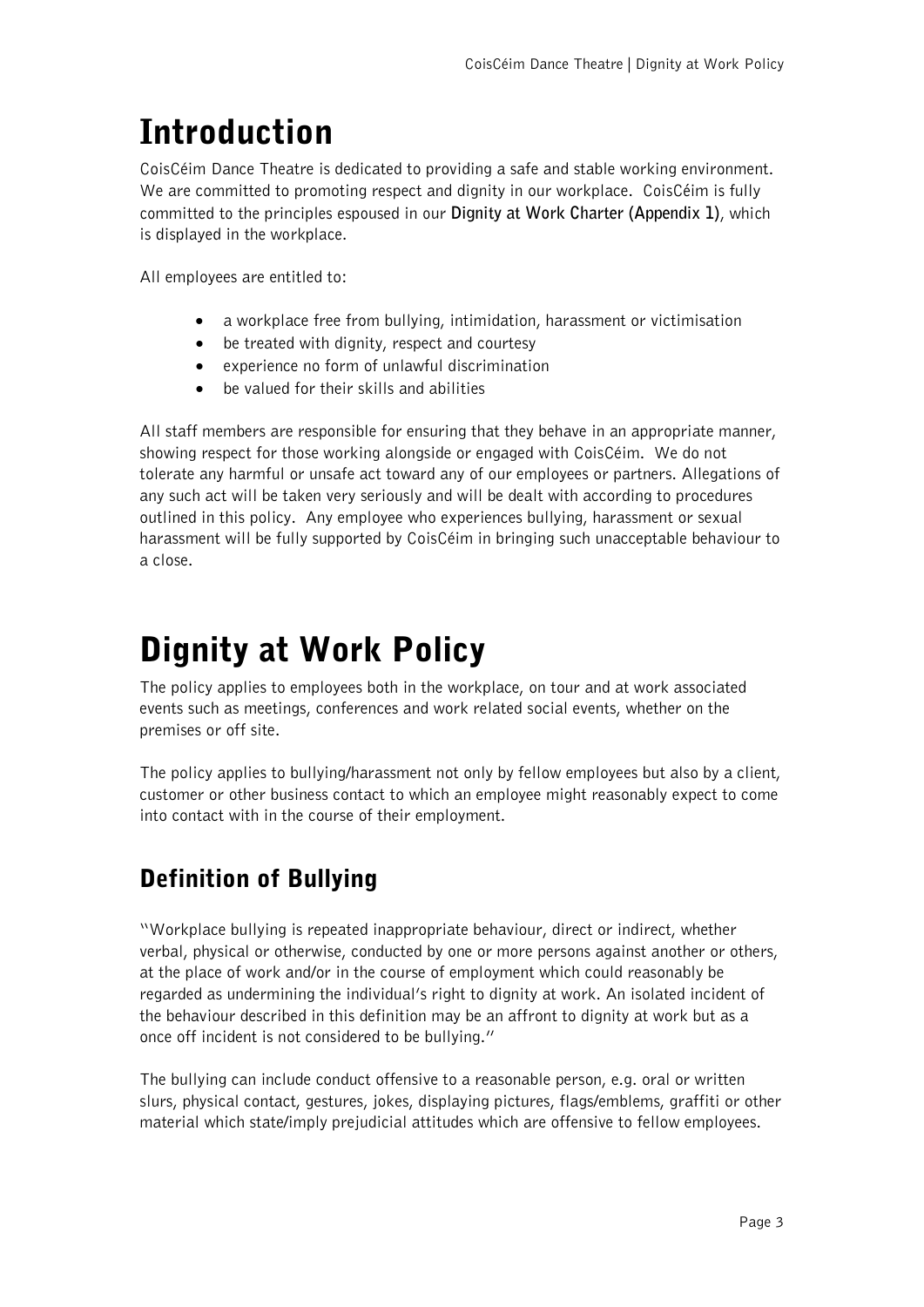#### OTHER EXAMPLES OF BULLYING BEHAVIOUR INCLUDE:

- Personal insults and name calling
- Persistent unjustified criticism and sarcasm
- Public or private humiliation
- Shouting at staff in public and/or private
- Sneering
- Instantaneous rage, often over trivial issues
- Unfair delegation of duties and responsibilities
- Setting impossible deadlines
- Unnecessary work interference
- Making it difficult for staff to have access to necessary information
- Aggression
- Not giving credit for work contribution
- Continuously refusing reasonable requests without good reasons
- Intimidation and threats in general

## <span id="page-3-0"></span>Definition of Harassment

HARASSMENT on the grounds of the following:

- gender
- marital status
- family status
- race
- age
- religion
- sexual orientation
- disability
- membership of the Traveller community

is defined as any unwanted conduct which has the purpose or effect of violating a person's dignity and creating an intimidating, hostile, degrading, humiliating or offensive environment for the person.

The unwanted conduct may consist of acts, requests, spoken words, gestures or the production, display or circulation of written words, pictures or other material

**SEXUAL HARASSMENT** is any form of verbal, non-verbal or physical conduct of a sexual nature which has the purpose or effect of violating a person's dignity and creating an intimidating, hostile, degrading, humiliating or offensive environment for the person.

The unwanted conduct may consist of acts, requests, spoken words, gestures or the production, display or circulation of written words, pictures or other material.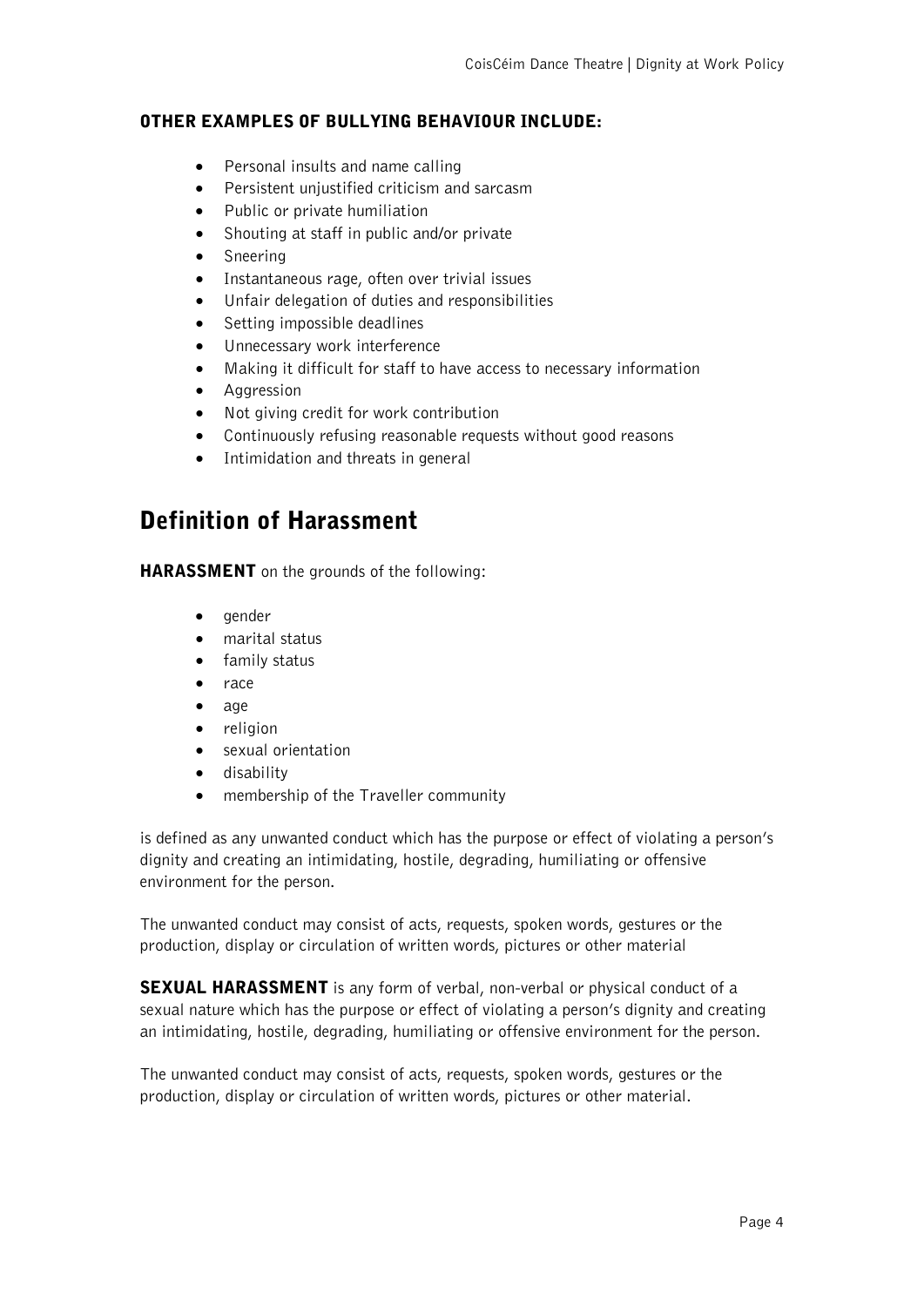#### EXAMPLES OF SEXUAL HARASSMENT INCLUDE:

- Sexual gestures
- Displaying sexually suggestive objectives, pictures, calendars
- Sending suggestive and pornographic correspondence including faxes, text messages or e-mails
- Unwelcome sexual comments and jokes
- Unwelcome physical conduct such as pinching, unnecessary touching, etc.
- Same sex sexual harassment.

## <span id="page-4-0"></span>Effects of Bullying & Harassment on the Victim

Bullying can have a physiological, psychological and behavioural impact on an individual's character. Victims can lose their self-confidence and self-esteem and are at increased risk of suffering stress-related conditions that can trigger further trauma.

Apart from the direct impact on a victim's health, long-term exposure to bullying may also have consequences for the victim's livelihood, through absenteeism and even resignation from work in order to avoid contact with the bully.

### <span id="page-4-1"></span>Responsibilities

CoisCéim will ensure that adequate resources are made available to promote respect and dignity in the workplace and to deal effectively with complaints of bullying and harassment.

**ALL EMPLOYEES** have a responsibility to help maintain a working environment in which the dignity of all individuals is respected. All employees must comply with this policy and ensure that their behaviour does not cause offense to fellow employees or any person with whom they come into contact during the course of their work. Employees should discourage bullying and harassment by objecting to inappropriate behaviour. Employees should inform their Primary or Secondary Grievance Contact (see Appendix 2) if they are concerned that a colleague is being bullied or harassed.

**MANAGEMENT** and others in positions of authority have a particular responsibility to ensure that bullying, sexual harassment and harassment does not occur and that complaints are addressed speedily through the appropriate procedures. In particular management should:

- provide good example by treating all in the workplace with courtesy and respect
- promote awareness of the organisation's policy and complaints procedures
- be vigilant for signs of harassment and take action before a problem escalates
- respond sensitively to an employee who makes a complaint of bullying or harassment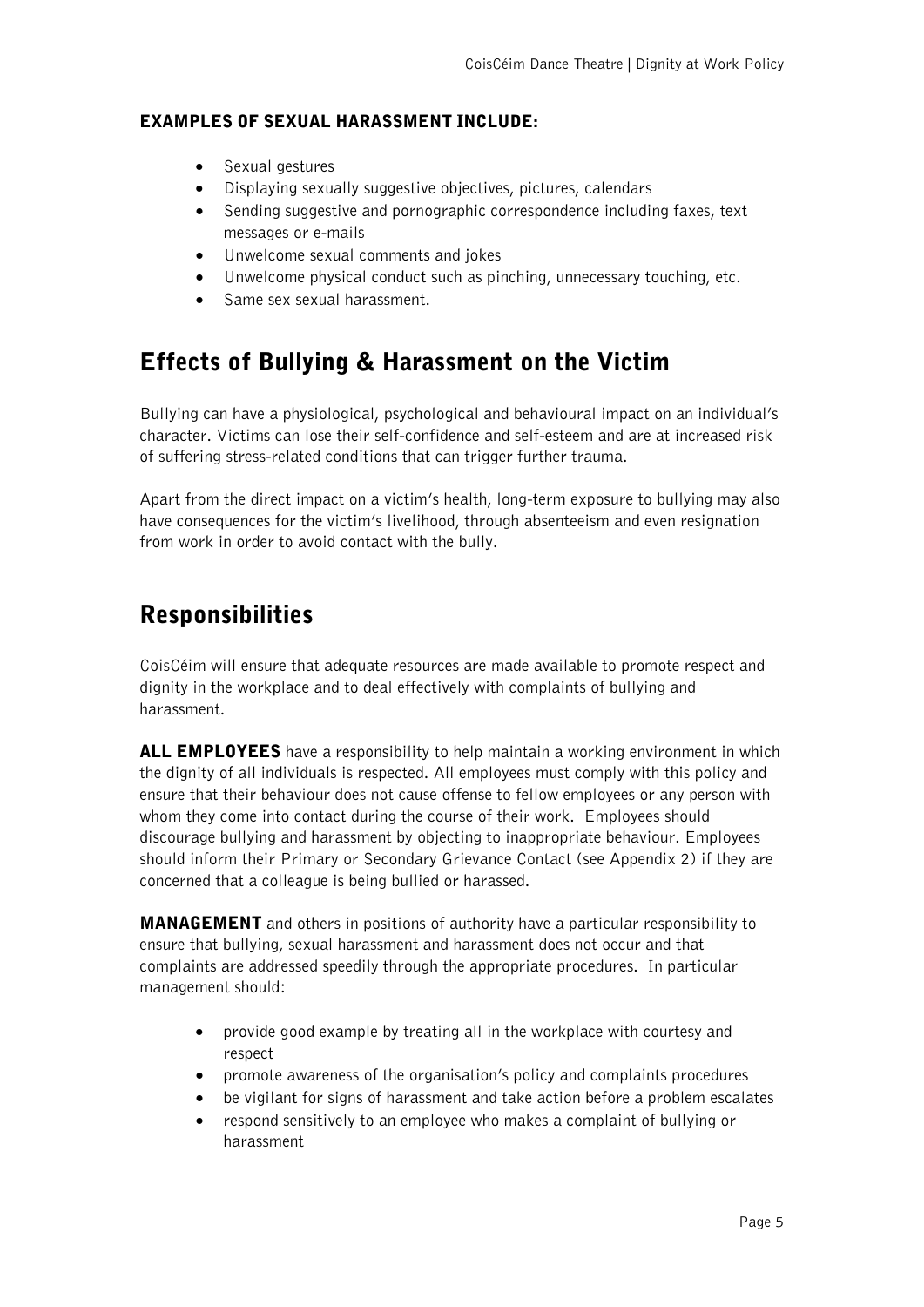- explain the procedures to be followed if a complaint of bullying, sexual harassment or harassment is made
- endeavour to ensure that an employee making a complaint is not victimised for doing so
- monitor and follow up the situation after a complaint is made so that the sexual harassment or harassment does not recur

### <span id="page-5-0"></span>Complaints Procedure

There is both an informal and formal procedure to deal with the issue of bullying/harassment at work. Any investigation will be completed as quickly as possible.

#### INFORMAL PROCEDURE

It is often preferable for all concerned that complaints of bullying or harassment are dealt with informally whenever possible. This is likely to produce solutions that are speedy, effective and minimise embarrassment and the risk of breaching confidentiality. Thus, in the first instance a person who believes that they are the subject of bullying/harassment should ask the person responsible to stop the offensive behaviour.

If a person finds it difficult to approach the alleged perpetrator directly then a person should seek help and advice on a confidential basis from their Grievance Contact (see Appendix 2). They will be able to provide advice and assistance about the company policy.

Having consulted with the Grievance Contact, the complainant may request the assistance of a manager / supervisor in raising the issue with the alleged perpetrator(s). In this situation the approach of the manager / supervisor should be by way of a confidential, nonconfrontational discussion with a view to resolving the issue in an informal low key manner.

If the complainant is dissatisfied with the outcome of the informal procedures then they have the right to proceed with the formal Procedures

#### FORMAL PROCEDURES

A complainant may decide, for whatever reason, to bypass the informal procedure. Choosing not to use the informal procedure will not reflect negatively on a complainant in the formal procedure.

It is recognised that it may not always be practical to use the informal procedure particularly where the bullying or harassment is serious or where the people involved are at different levels in the organisation. In such instances the employee should use the formal mechanism set out below.

When a formal complaint is being made, the employee should contact their Grievance Contact as soon as possible. All formal complaints should be made in writing, outlining as much detail as possible regarding the allegation. The Grievance Contact will be able to assign a senior member of management to investigate the complaint.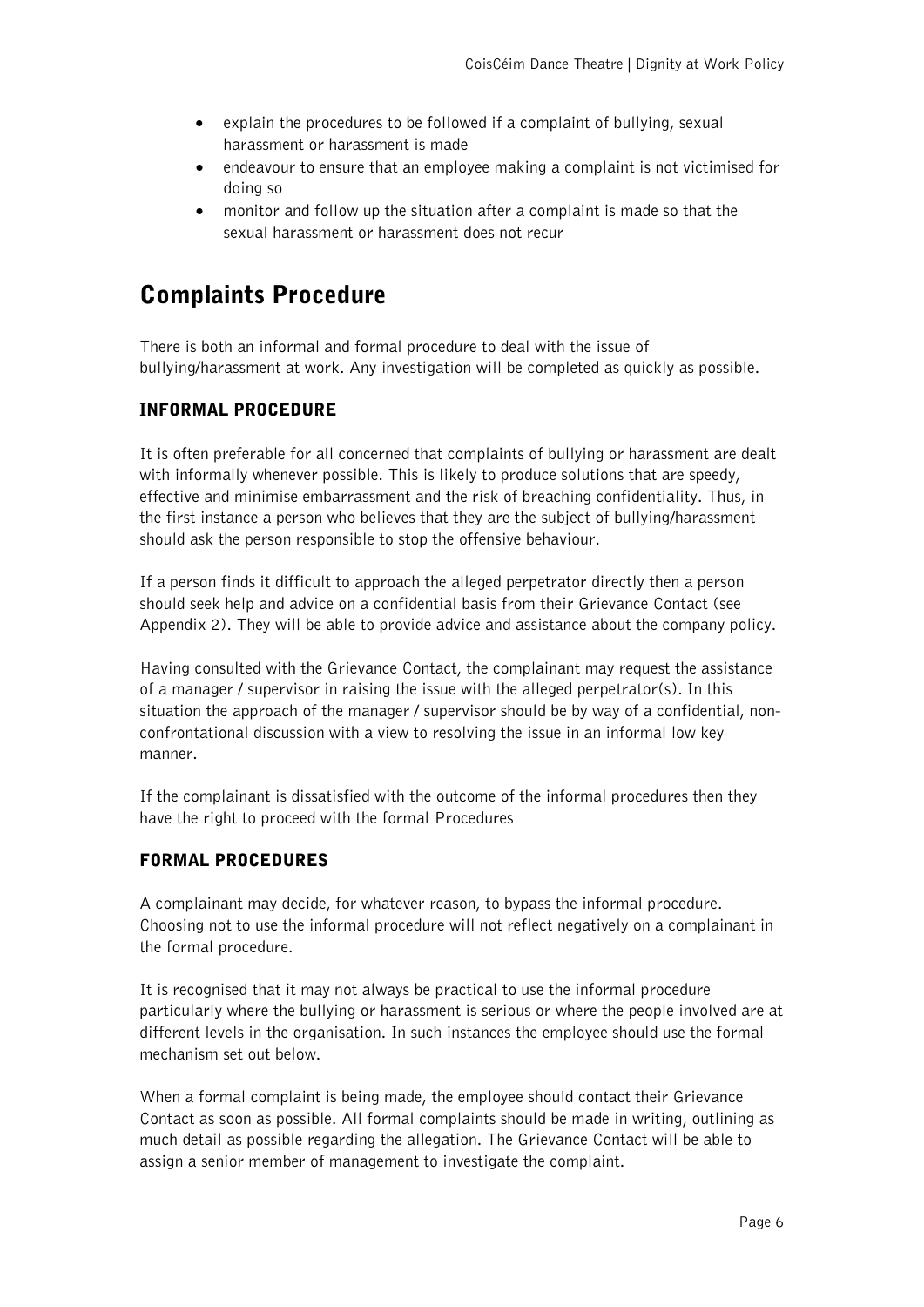The investigator will meet for an initial meeting with the complainant to discuss the details of the complaint and ensure that the details of the complaint are fully understood.

A meeting will then be held with the alleged bully or harasser. In the interests of natural justice the alleged bully or harasser will be notified in advance, in writing of the nature of the complaint, given a copy of the allegation, informed of his or her right to representation at any meetings and will be given every opportunity to rebut the detailed allegations made. Following from the initial meeting with both parties, the investigator will determine the appropriate course of action. These actions may include  $-$  A: Exploring a mediated solution with a view to resolving the issue informally. B: Carrying out a formal investigation with a view to determining the facts and the credibility or otherwise of the allegation(s).

Whilst it is desirable to maintain utmost confidentiality, once an investigation of an issue begins, it may be necessary to interview other staff. If this is so, the importance of confidentiality will be stressed to them.

Any statements taken from witnesses will be circulated to the complainant and the alleged bully/harasser for their comments before any conclusion is reached in the investigation. When the investigation has been completed both parties will be informed as to whether or not the complaint has been upheld.

Both parties will be given the opportunity to comment on the findings before any action is decided upon by management.

All complaints received will be treated seriously, confidentially and dealt with as soon as is practicable. Strict confidentiality and proper discretion will be maintained, as far as is possible, in any necessary consultation to safeguard both parties from innuendo and harmful gossip.

A record of all relevant discussions which take place during the course of the investigation will be maintained by management. Both parties will be given an opportunity to comment on the conclusions of the investigator. Both parties will be given a copy, in writing, of the conclusions reached by the investigator.

#### APPEAL

Either party can appeal the decision of the formal investigation in writing within 5 working days. Appeals must be made in writing to the General Manager, outlining the grounds for the appeal. Where possible, the appeal will be heard by the next highest level of management to the manager who conducted the initial investigation. The appeal will focus only on the aspect of the case cited by the appellant as being the subject of the appeal. Both parties will be informed in writing as to the outcome of the appeal.

#### ACTION POST INVESTIGATION

Where a complaint is upheld a disciplinary hearing will take place. The disciplinary action to be taken will be in line with the company's disciplinary procedure (available from the General Manager). Should a case of bullying or harassment be proven then the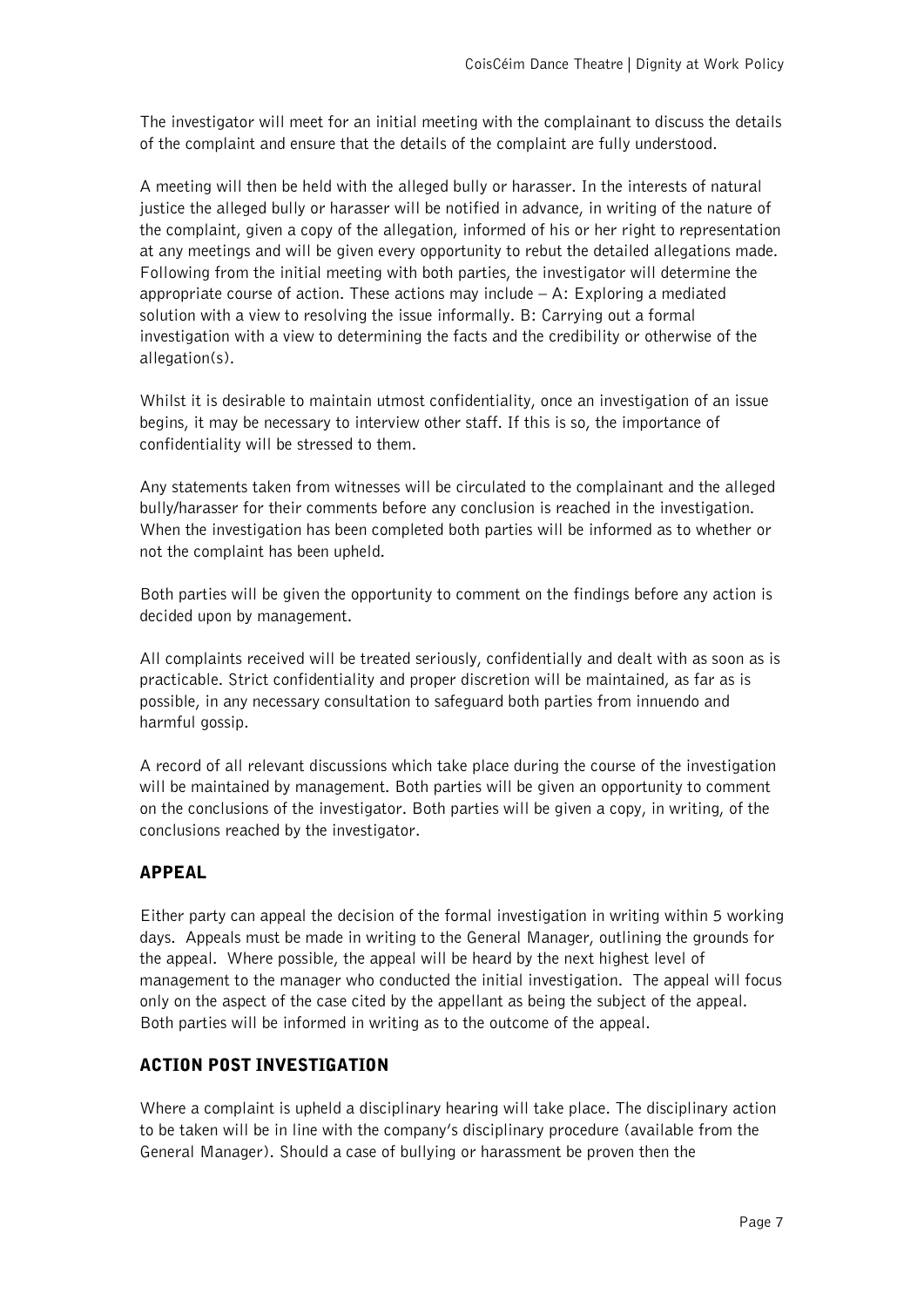organisation will take appropriate disciplinary action. This can include a warning, transfer, demotion or other appropriate action up to and including dismissal.

Records of any warnings for bullying/harassment will remain in the employee's file and will be used in determining disciplinary action to be taken if any further offences of the same or similar nature occur in the future.

Regular checks will be made by one of the investigators to ensure that the bullying/harassment has stopped and that there has been no victimisation for referring a complaint in good faith. Retaliation of any kind against an employee for complaining or taking part in an investigation concerning bullying/harassment at work is a serious disciplinary offence.

#### MALICIOUS COMPLAINTS

If a complaint is found to be malicious, the appropriate disciplinary action up to and including dismissal will be imposed.

### <span id="page-7-0"></span>Non-Employees

Where complaints against non-employees are the subject of a formal investigation the alleged perpetrator will be expected to co-operate fully with the process and will be afforded fair procedures and an opportunity to respond fully to the complaint. If the complaint is upheld, appropriate sanctions will apply which may include: Exclusion of the individual from the premises and/or Suspension or termination of service or other contract.

### <span id="page-7-1"></span>Training and Communication

The company will provide relevant training to all employees and management on how best to implement this policy and maintain the values of dignity and respect in the workplace. The company is also committed to communicating this policy in so far as is practicable to all relevant persons to who it may apply.

## <span id="page-7-2"></span>Further Information

This policy has been created following assessment of the risk to the health and safety of employees from bullying in the workplace with due regard to the relevant codes of practice.

This policy will be subject to regular review in line with changes in legislation, case law, other relevant developments, changes in the workplace and the experiences of the organisation in implementation. All questions relating to the execution or interpretation of this policy should be referred to the General Manager.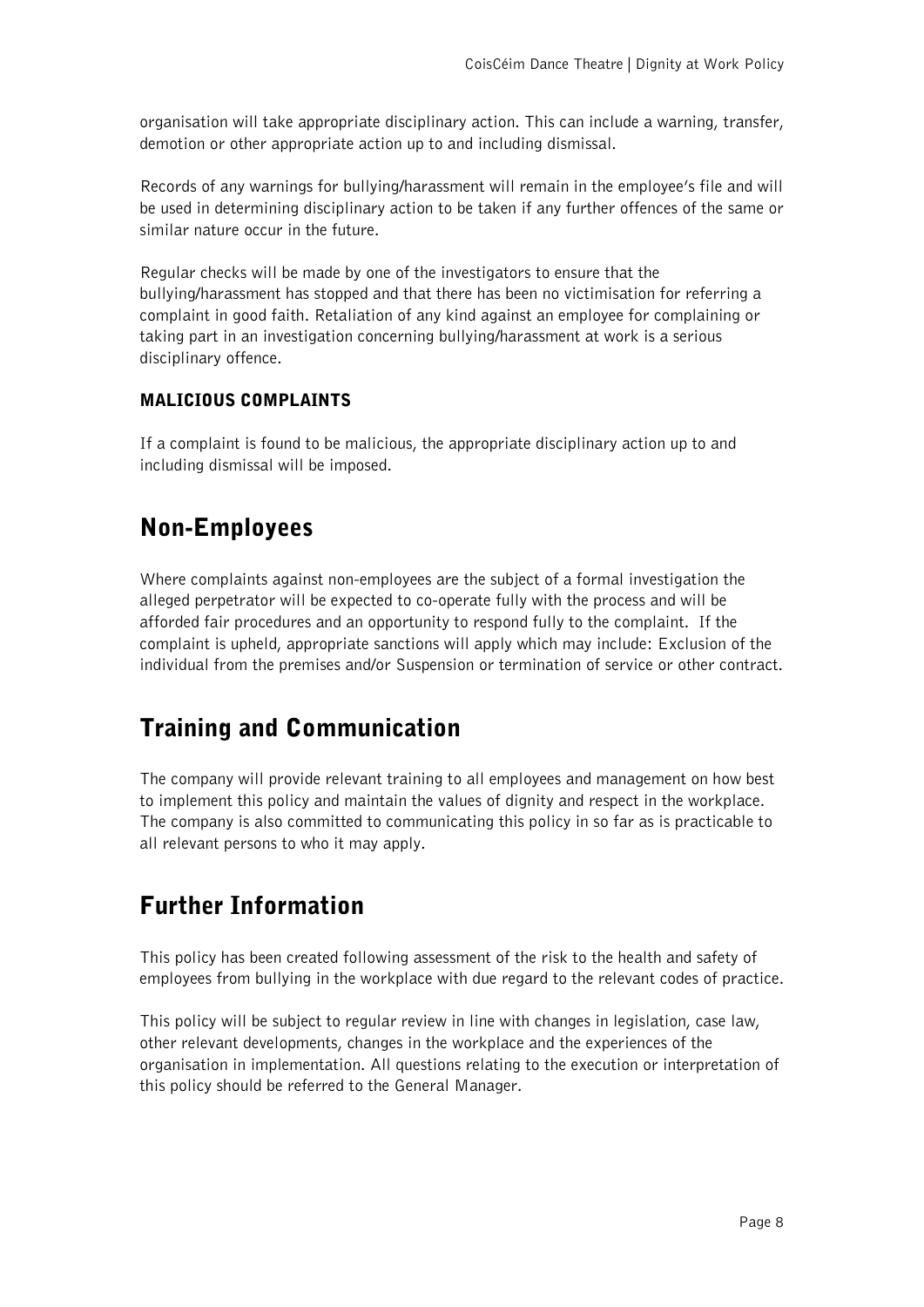## <span id="page-8-0"></span>Useful Resources

#### STATUTORY REDRESS

This policy is designed to support employees in the resolution of complaints of bullying/harassment. However, it does not prevent employees from exercising their statutory entitlements. More information about your rights can be found here: [http://www.citizensinformation.ie/en/employment/equality\\_in\\_work/bullying\\_in\\_the\\_workpl](http://www.citizensinformation.ie/en/employment/equality_in_work/bullying_in_the_workplace.html) [ace.html](http://www.citizensinformation.ie/en/employment/equality_in_work/bullying_in_the_workplace.html)

#### HARASSMENT TOOLKIT

In 2017, Amplify Women produced a toolkit on how to deal with harassment. It is a detailed guide of what to do if you are experiencing issues like this; including making a complaint at work, when to make a criminal complaint, useful information on who to contact and links to get further information. To view the toolkit visit: [https://wft.ie/wp-content/uploads/2017/11/WTF\\_Harassment\\_Toolkit\\_AmplifyWomen-](https://wft.ie/wp-content/uploads/2017/11/WTF_Harassment_Toolkit_AmplifyWomen-1.pdf)[1.pdf](https://wft.ie/wp-content/uploads/2017/11/WTF_Harassment_Toolkit_AmplifyWomen-1.pdf)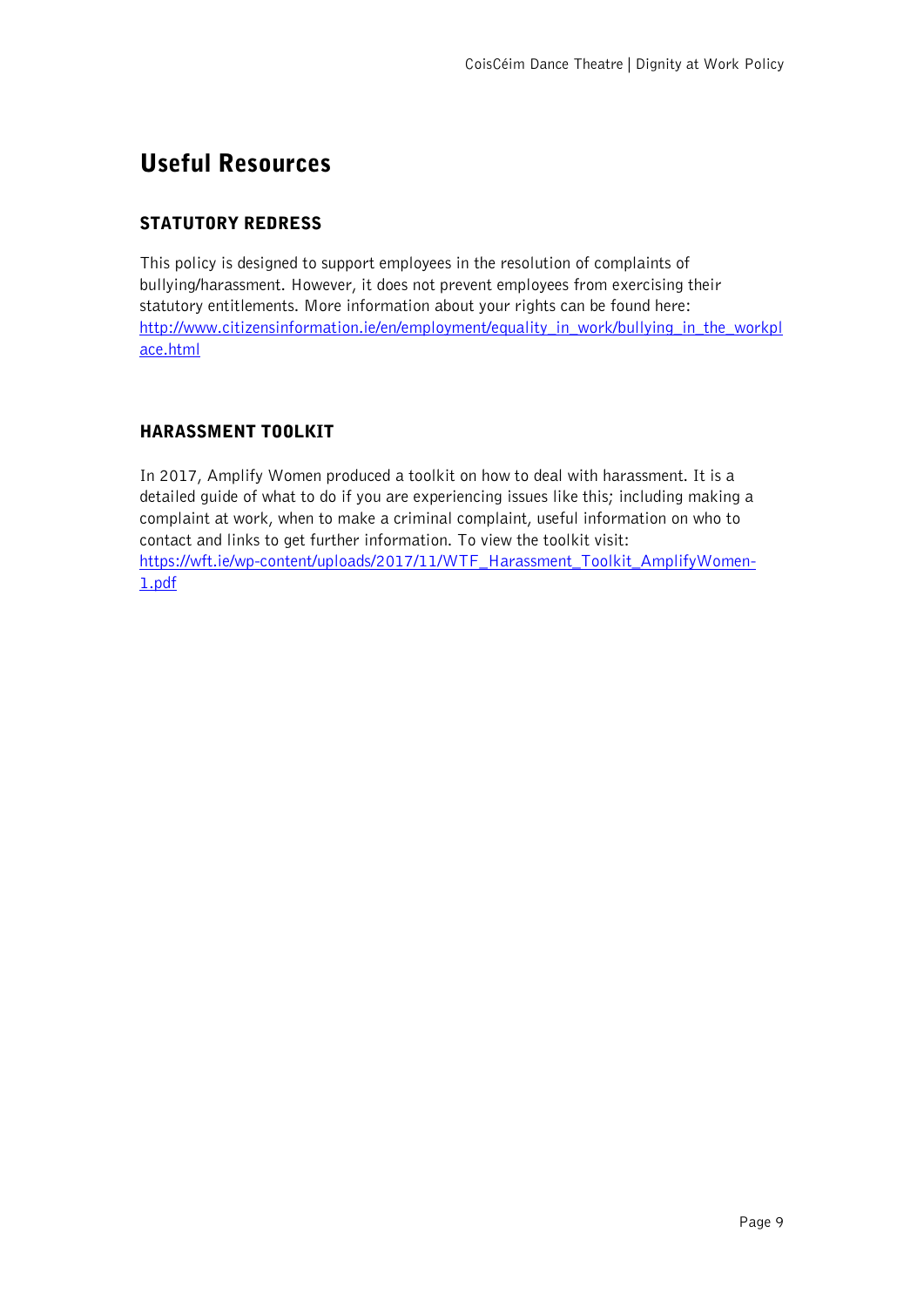## <span id="page-9-0"></span>Appendix 1: Dignity at Work Charter

This Charter, to which CoisCéim is committed and which is on display in our workplace, is reproduced below and incorporated into this document as part of our bullying and harassment prevention policy.

"We at CoisCéim commit ourselves to working together to maintain a workplace environment that encourages and supports the right to dignity at work. All who work here are expected to respect the right of each individual to dignity in their working life. All will be treated equally and respected for their individuality and diversity. Bullying and harassment in any form are not accepted by us and will not be tolerated. Our policies and procedures will underpin the principles and objectives of this Charter.

All individuals, whether directly employed or contracted by us, have a duty and a responsibility to uphold this Dignity at Work Charter.

#### Managers, supervisors and staff representatives where applicable in the workplace have a specific responsibility to promote its provisions."

Further information on raising a complaint under this charter is available under our Dignity at Work Policy (Anti-Bullying, Harassment & Sexual Harassment Policy). A copy of this policy is available from the General Manager and at [www.coisceim.com.](http://www.coisceim.com/)